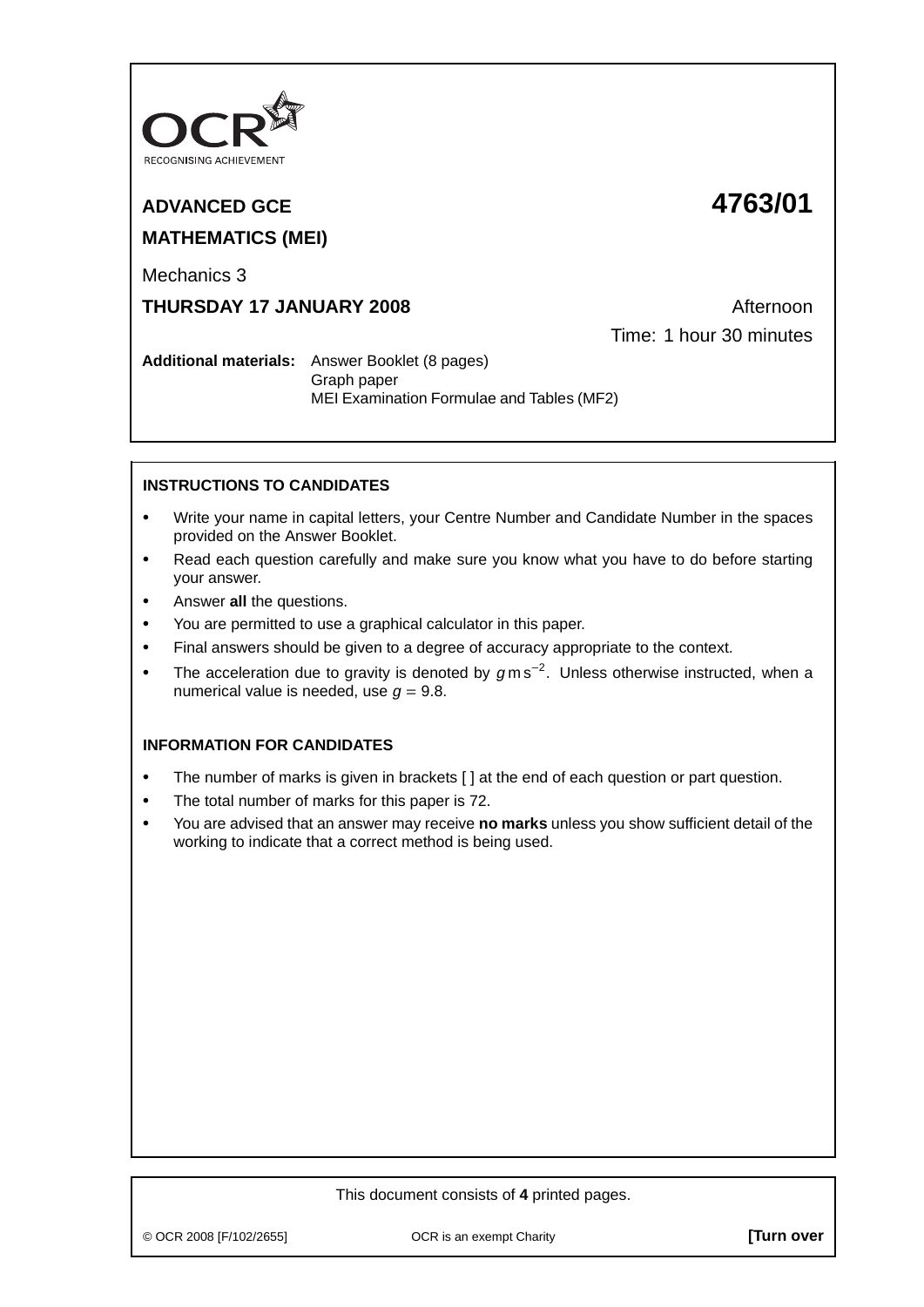#### **1 (a) (i)** Write down the dimensions of force and the dimensions of density. [2]

When a wire, with natural length  $l_0$  and cross-sectional area *A*, is stretched to a length *l*, the tension  $F$  in the wire is given by

$$
F = \frac{EA(l - l_0)}{l_0}
$$

where *E* is Young's modulus for the material from which the wire is made.

**(ii)** Find the dimensions of Young's modulus *E*. [3]

A uniform sphere of radius  $r$  is made from material with density  $\rho$  and Young's modulus  $E$ . When the sphere is struck, it vibrates with periodic time *t* given by

$$
t = kr^{\alpha} \rho^{\beta} E^{\gamma}
$$

where *k* is a dimensionless constant.

- (iii) Use dimensional analysis to find  $\alpha$ ,  $\beta$  and  $\gamma$ . [5]
- **(b)** Fig. 1 shows a fixed point A that is 1.5 m vertically above a point B on a rough horizontal surface. A particle P of mass 5 kg is at rest on the surface at a distance 0.8 m from B, and is connected to A by a light elastic string with natural length 1.5 m.



**Fig. 1**

The coefficient of friction between P and the surface is 0.4, and P is on the point of sliding. Find the stiffness of the string. [8]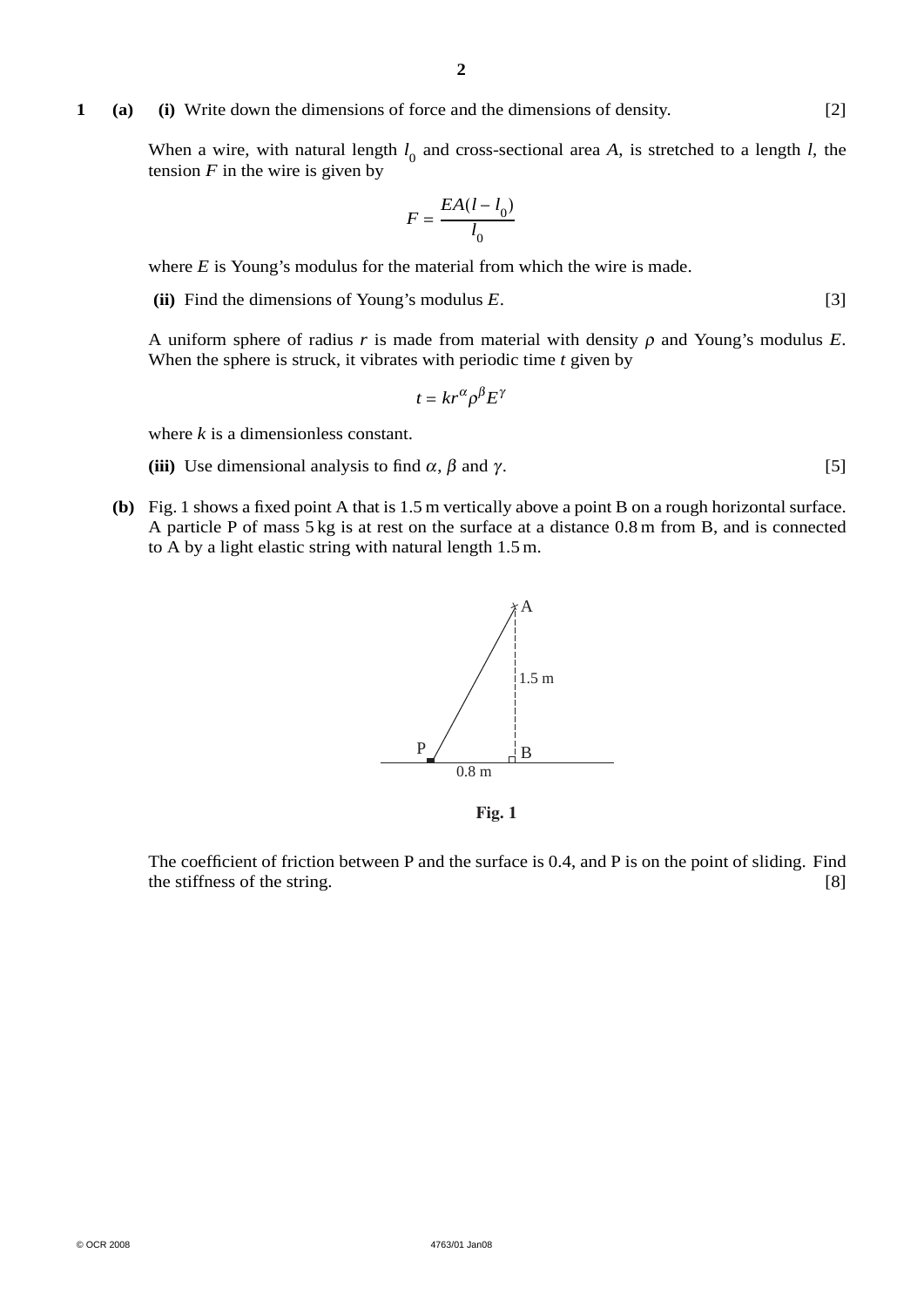- **2 (a)** A small ball of mass 0.01 kg is moving in a vertical circle of radius 0.55 m on the smooth inside surface of a fixed sphere also of radius 0.55 m. When the ball is at the highest point of the circle, the normal reaction between the surface and the ball is 0.1 N. Modelling the ball as a particle and neglecting air resistance, find
	- **(i)** the speed of the ball when it is at the highest point of the circle, [3]
	- **(ii)** the normal reaction between the surface and the ball when the vertical height of the ball above the lowest point of the circle is  $0.15 \text{ m}$ . [5]
	- **(b)** A small object Q of mass 0.8 kg moves in a circular path, with centre O and radius *r* metres, on a smooth horizontal surface. A light elastic string, with natural length 2 m and modulus of elasticity 160 N, has one end attached to Q and the other end attached to O. The object Q has a constant angular speed of  $\omega$  rad s<sup>-1</sup>.

(i) Show that 
$$
\omega^2 = \frac{100(r-2)}{r}
$$
 and deduce that  $\omega < 10$ . [4]

- **(ii)** Find expressions, in terms of *r* only, for the elastic energy stored in the string, and for the kinetic energy of Q. Show that the kinetic energy of  $Q$  is greater than the elastic energy stored in the string. [4]
- (iii) Given that the angular speed of Q is  $6$  rad s<sup>-1</sup>, find the tension in the string. [3]
- **3** A particle is oscillating in a vertical line. At time *t* seconds, its displacement above the centre of the oscillations is *x* metres, where  $x = A \sin \omega t + B \cos \omega t$  (and A, B and  $\omega$  are constants).

(i) Show that 
$$
\frac{d^2x}{dt^2} = -\omega^2 x.
$$
 [3]

When *t* <sup>=</sup> 0, the particle is 2 m*above* the centre of the oscillations, the velocity is 1.44 m s<sup>−</sup><sup>1</sup> *downwards*, and the acceleration is 0.18 m s<sup>−</sup><sup>2</sup> *downwards*.

(ii) Find 
$$
A
$$
,  $B$  and  $\omega$ .  
[6]

**(iii)** Show that the period of oscillation is 20.9 s (correct to 3 significant figures), and find the amplitude.

[3]

**(iv)** Find the total distance travelled by the particle between  $t = 12$  and  $t = 24$ . [5]

#### **[Question 4 is printed overleaf.]**